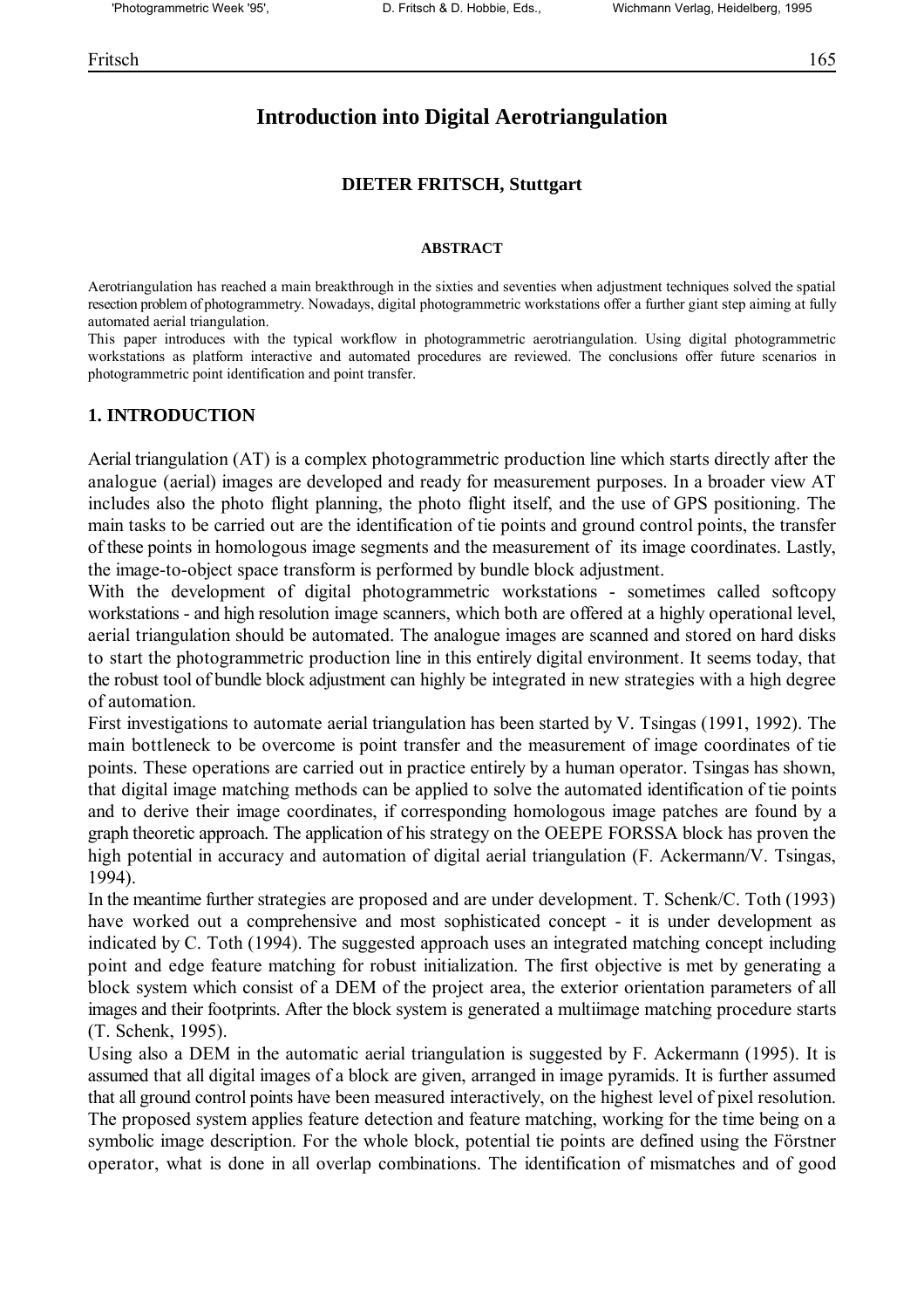matches is carried out by bundle block adjustment, which uses all available information, besides the image coordinates of tie points and ground control points also high precision camera positions. This approach runs through the image pyramid.

Future investigations will show that automatic production lines for aerial triangulation are more efficient than interactive ones. For the time being, the photogrammetric workstations offered on the market are not yet prepared. But sooner or later digital aerotriangulation is a product of the same value as the automatic generation of digital elevation models.

# **2. PHOTOGRAMMETRIC WORKFLOW IN DIGITAL AEROTRIANGULATION**

The workflow of digital aerotriangulation mainly depends on the strategy being used. It is out of question that the identification of tie points and the measurement of its image coordinates could be done manually on a digital photogrammetric workstation. The same holds for the measurement of ground control points. But the benefit working in a digital environment is its automation potential. Therefore, manual work should only be concentrated on tasks for which automated strategies are not yet feasible. As far as digital aerotriangulation is concerned this is restricted only to the identification of ground control points and signalized tie points, as well as the measurement of image coordinates of these classes of points.

The difficulty of detecting (signalized) ground control points when working in a digital image of reasonable resolution - let us assume 15 - 30µm pixel size - is the pixel width of the point signal. In order to be reliable more than 3-5 pixel should be used in any template matching process, otherwise the matching algorithm is not able to match the template with its image. One solution to overcome this problem would be a pointwise improved resolution of the scanning process, what means the scanner should automatically driven to points with signals. As a consequence the scanning software should include already template matching algorithms to be autonomous in this respect. However, there are some open questions on the implementation of such intelligent strategies. The normal approach therefore refers to the manual measurement of the ground control points and signalized tie points.

# **2.1 Interactive versus automated point transfer**

The task of digital aerotriangulation is the complete process of aerial triangulation including block adjustment, on the basis of digital imagery resp. scanned analogue images by semi- and/or fully automated procedures. One essential sub-task is the selection, transfer and measurement of image tie points by digital image matching. The real challenge is the realization of a high degree of automation using a structure, which allows the integration of bundle block adjustment procedures without any loss of information and efficiency. As it is known, automation is to be classified in semi-automated systems and fully automated systems. Semi-automation is mostly the first goal, because the human operator could intervene the process at any time. But as far as aerotriangulation is concerned, the fully automated system should be preferred.

# **2.2 Interactive point transfer**

In order to transfer points of overlapping regions standard positions of point transfer have to fixed at first. This results into the well-known 9 positions, which are also used in manual daily work. The number of overlapping regions of the same area is restricted to the forward and side lap of the image flight - the point transfer itself can be automated in the way that the human operator defines the tie point in one image (master) which is transferred in all other homologous image patches afterwards automatically.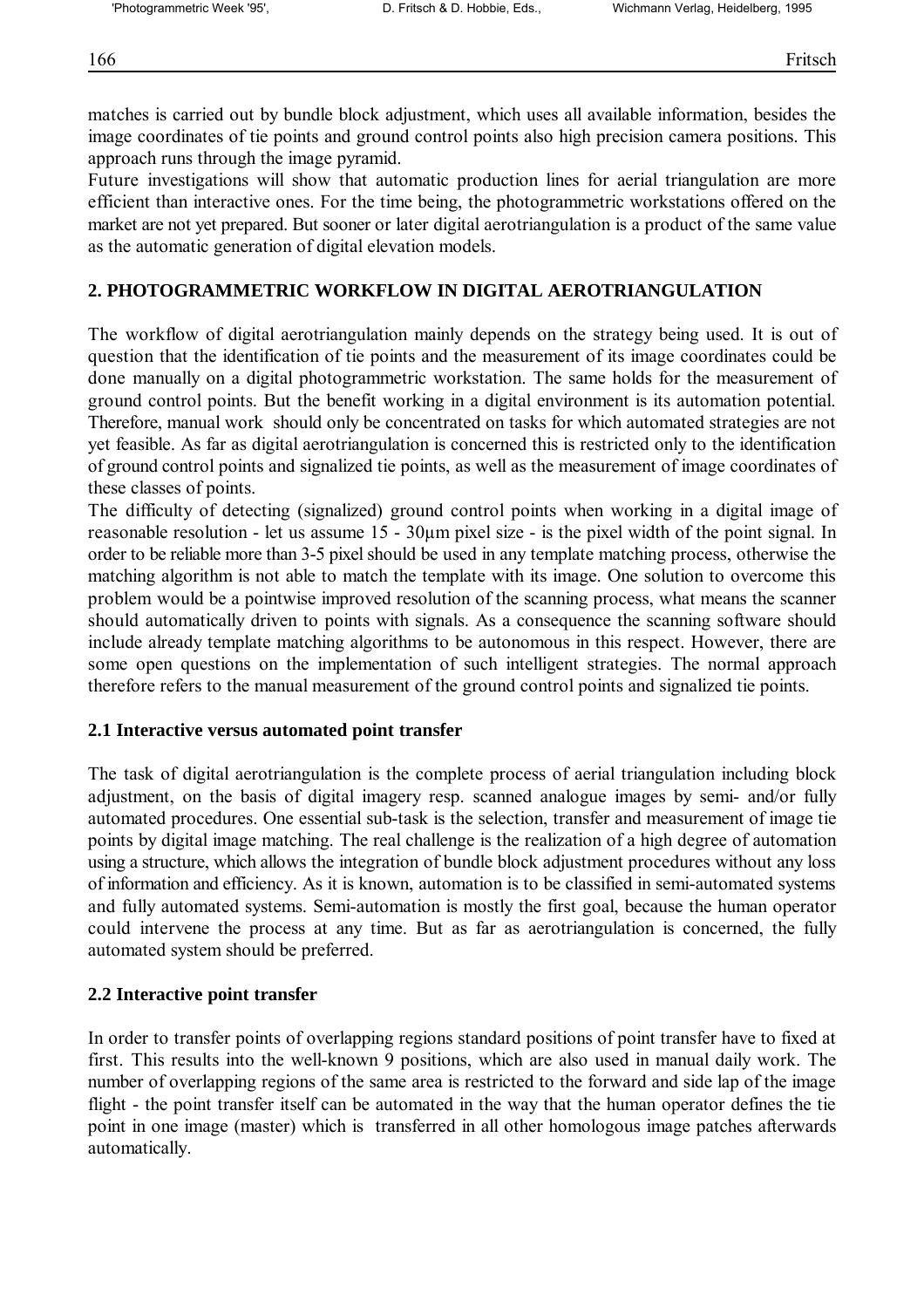## Fritsch 167

In figure 1 it is symbolically shown how the point transfer will take place. The matching process itself is an image-to-image matching by feature based and/or intensity based matching. This figure indicates a simultaneous solution for 6 images.



Figure 1: Selection of standard positions for point transfer.

*n* number of matching processes becomes  $\begin{bmatrix} n \\ 2 \end{bmatrix}$ . This approach was successfully applied to transfer In figure 2 an extract of intensity based matching for point transfer is presented. Two levels of the image pyramid are shown. The interactive point transfer is started by the operator; he clicks the mouse onto the region where the point should be transferred from the master image in the slave images. A search window of 61x61 pixel is shown on the left hand side, from which the matching window of 31x31 pixel is extracted. For both windows a margin of 5 pixel is presumed - therefore the intensity based matching uses a window of 21x21 pixel. The upper two windows represent the level 2 of the image pyramid, the lower ones level 0, which is the original image. The strategy to solve the multiimage matching problem can be started using pairwise image matching. All the matched images are transformed back into the master image to prove the success of the matching. In this way the MOMS02/D2 images. It has the advantage of being simple with the subpixel accuracy of intensity based matching. Altogether 6 parameters of an affine transform are determined and additionally 2 parameters for radiometry. It is also known that the approximate values for least squares image matching should be in the range of 2-3 pixel.

### **2.3 Automated point transfer**

As stated in the introduction three main strategies can be differentiated up to now. The approach developed by V. Tsingas uses the featured based matching in three levels of an image pyramid. The feature extraction and multiple feature matching is solved in four main steps:

- 1. Feature extraction in every digital image
- 2. Preliminary pairwise image matching by computing the correlation coefficients
- 3. Localization and elimination of gross errors by means of an affine transform
- 4. Multiple image matching of incidence matrices in a graph-theoretical model

The feature extraction delivers image coordinates with subpixel accuracy of about 0.3-0.4 pixel. Within the list of possible candidates it is searched for homologous points on the basis of an affine transform, which is well suited as functional model for all possible image pairs. After the elimination of gross errors there might exist matching errors of smaller scale as well as ambiguities. This is to be overcome using the graph-theoretical model. The deviation of a pair of points from the functional model is introduced as weight of an edge of a planar graph. The multiple image matching forms a complete sub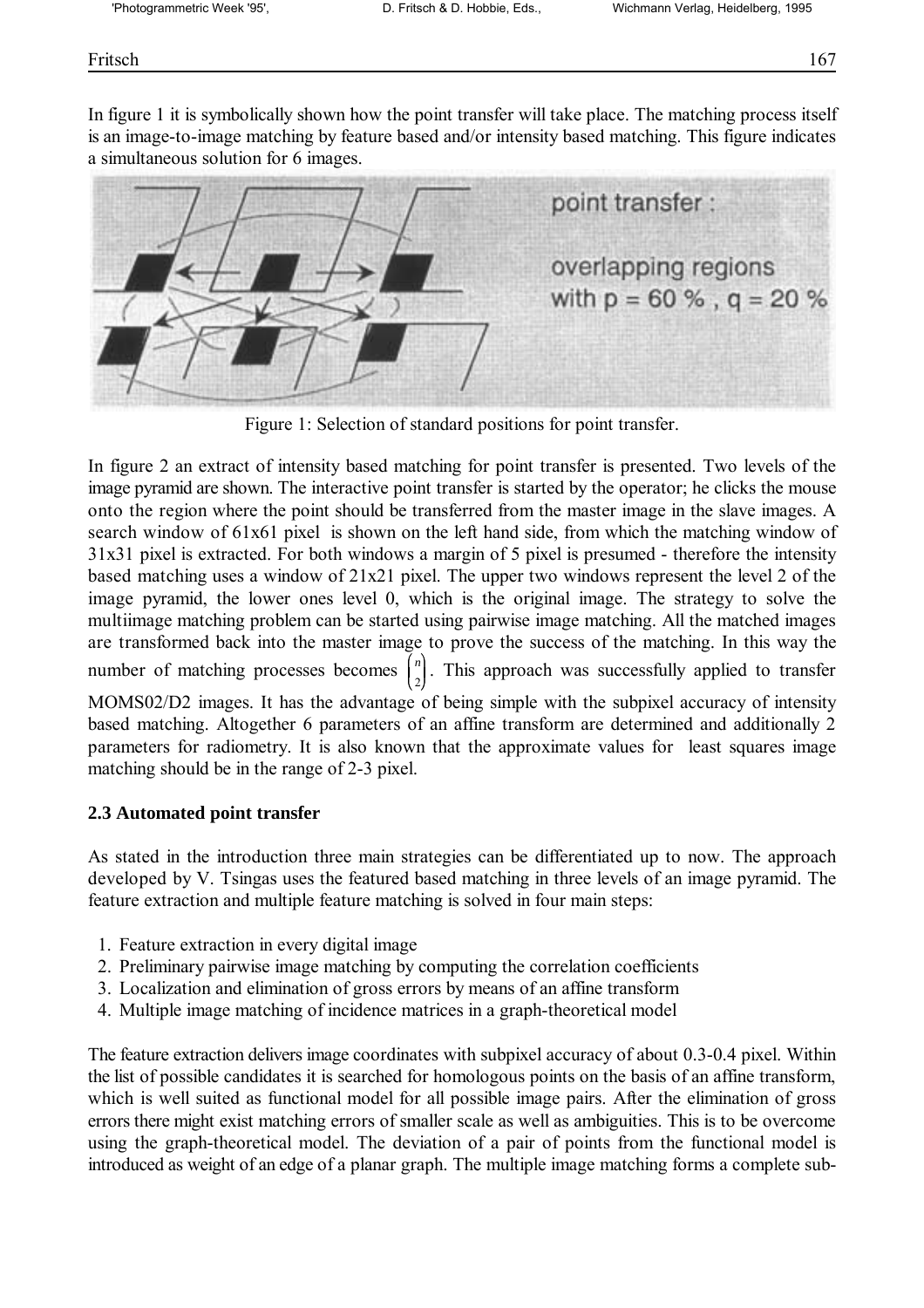graph, also called clique. A remaining task consists of finding the maximum sub-graph with minimum edge weights. This is overcome by binary programming.

level 2



level 0

Figure 2: Point transfer in two levels of an image pyramid.

Currently, the Institute of Photogrammetry, University of Stuttgart is investigating other solution strategies to solve the multiple matching problem. Besides an integration of intensity based matching other efficient methods are under consideration. Practical experience is given with the approach above, therefore this will be demonstrated in the following two examples.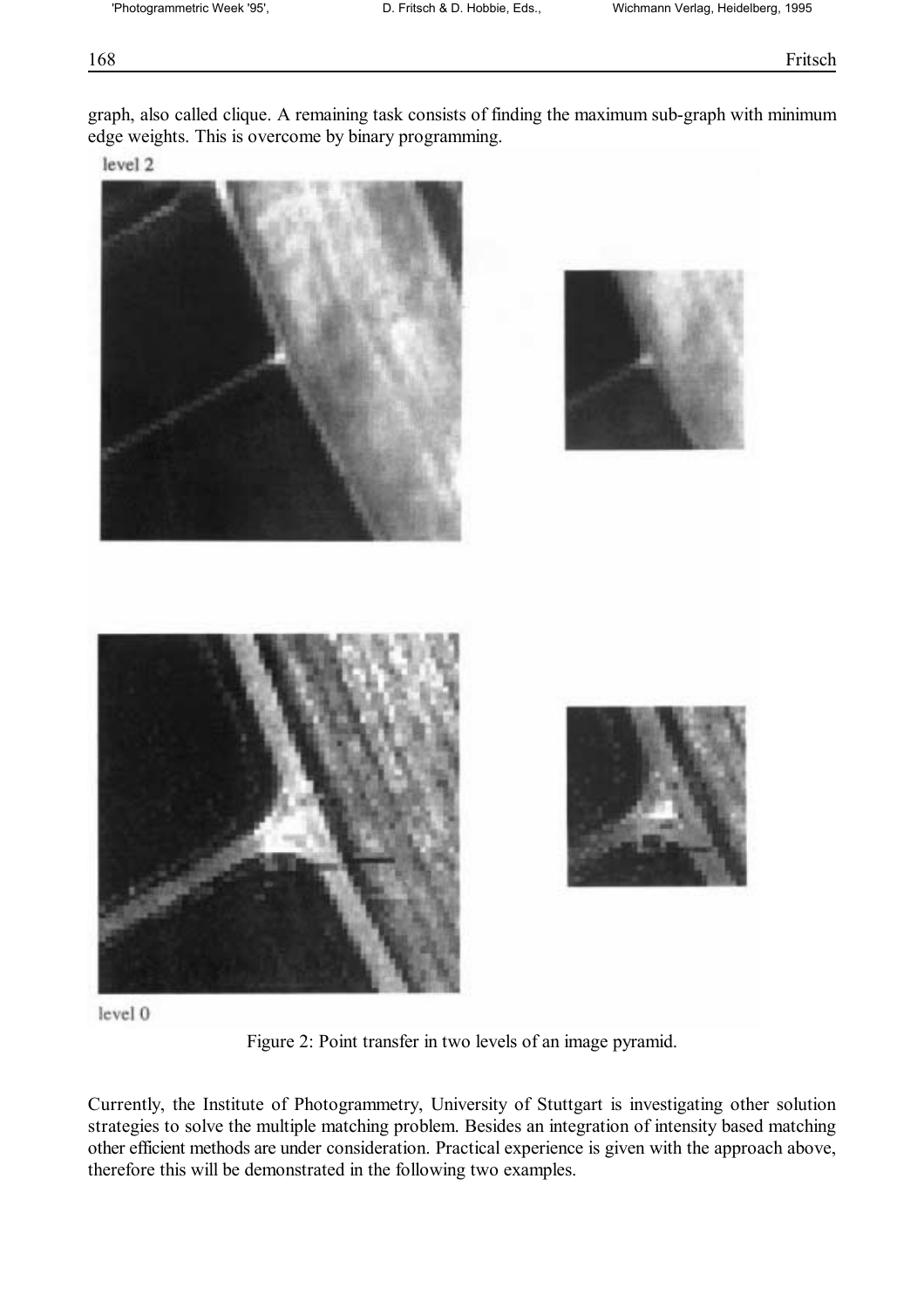# **3. EXAMPLES**

The potential of digital aerial triangulation is demonstrated using two examples: one example worked out for aerial photographs and another one using three-line imagery of the MOMS02 sensor. The first one is directly convertible with every days photogrammetric work done in practice - the latter is up to now investigated only on a scientific basis. For both applications soon it became clear that digital aerial triangulation is powerful and with regard to the MOMS02/D2 data the only way to solve the restitution problem.

#### **3.1 The FORSSA Block**

| <b>OEEPE BLOCK FORSSA</b><br>DIGITAL AERIAL TRIANGULATION -                                                                         |                                                                            |                                |                       |                                   |                    |                                    |                    |
|-------------------------------------------------------------------------------------------------------------------------------------|----------------------------------------------------------------------------|--------------------------------|-----------------------|-----------------------------------|--------------------|------------------------------------|--------------------|
| pixel size                                                                                                                          |                                                                            | $15 \mu m$ <sup>01</sup>       |                       | 30 $\mu$ m (case A <sup>1</sup> ) |                    | 30 $\mu$ m (case B <sup>2)</sup> ) |                    |
| no. image points<br>(per photo)<br>no. terrain points<br>no. outliers in adj.<br>(image points)                                     |                                                                            | 7643<br>(272)<br>3403<br>$6\%$ |                       | 6641<br>(237)<br>2991<br>1.6%     |                    | 3686<br>(131)<br>1526<br>0.7%      |                    |
| ground control<br>points                                                                                                            |                                                                            | 14 XY<br>14Z                   | 4 XY<br>8Z            | 14 XY<br>14Z                      | 4 XY<br>8Z         | 14 XY<br>14Z                       | 4 XY<br>8Z         |
| $\sigma_{\rm o}$<br>[µm]<br>[pixel]                                                                                                 |                                                                            | 6.2<br>0.41                    | 6.2<br>0.41           | 11.8<br>0.39                      | 11.7<br>0.39       | 10.7<br>0.36                       | 10.7<br>0.36       |
| <b>Empirical Accuracy</b>                                                                                                           |                                                                            |                                |                       |                                   |                    |                                    |                    |
| number of<br>check points                                                                                                           |                                                                            | 81 XY<br>71<br>Z               | 90 XY<br>76 Z         | 81 XY<br>71<br>Z                  | 90 XY<br>76 Z      | 81 XY<br>Z<br>71                   | 90 XY<br>76 Z      |
| <b>RMS</b>                                                                                                                          | $\mu_{x}$ [cm]<br>$\mu_{\rm v}$ [cm]<br>$\mu_z$ [cm]                       | 3.6<br>3.9<br>5.3              | 4.2<br>5.1<br>7.1     | 5.0<br>5.5<br>9.4                 | 6.5<br>8.0<br>11.5 | 4.3<br>5.1<br>8.1                  | 5.7<br>7.3<br>9.2  |
| Theoretical Accuracy                                                                                                                |                                                                            |                                |                       |                                   |                    |                                    |                    |
| block points<br><b>RMS</b>                                                                                                          | $\sigma_{\rm x}$ [cm]<br>$\sigma_{\rm v}$ [cm]<br>$\sigma_{z}$ [cm]        | 2.5<br>2.7<br>5.9              | 3.0<br>3.4<br>6.3     | 4.6<br>4.9<br>10.8                | 5.5<br>6.3<br>11.5 | 4.2<br>4.4<br>9.9                  | 5.2<br>5.9<br>10.7 |
| orientation<br>parameters<br><b>RMS</b>                                                                                             | $\sigma_{\omega}$ [mgon]<br>$\sigma_{\phi}$ [mgon]<br>$\sigma_k$ [mgon]    | 3.3<br>2.7<br>1.0              | 4.0<br>$2.8\,$<br>1.3 | 6.6<br>5.4<br>2.0                 | 8.2<br>5.7<br>2.5  | 6.6<br>5.7<br>2.1                  | 8.1<br>6.1<br>2.6  |
|                                                                                                                                     | $\sigma_{\text{Xo}}$ [cm]<br>$\sigma_{\rm Yo}$ [cm]<br>$\sigma_{Z_0}$ [cm] | 3.0<br>3.7<br>2.5              | 3.6<br>5.3<br>3.0     | 5.9<br>7.4<br>4.6                 | 7.0<br>10.6<br>5.7 | 6.2<br>7.3<br>4.4                  | 7.3<br>10.5<br>5.6 |
| $\frac{01}{10}$ 6 patches per overlap area, 10 best points per patch<br>$\frac{1}{2}$ 1 patch per overlap area, all points of patch |                                                                            |                                |                       |                                   |                    |                                    |                    |

 $^{2)}$  1 patch per overlap area, 20 best points per patch

Table 1: Digital Aerial Triangulation - OEEPE Block FORSSA.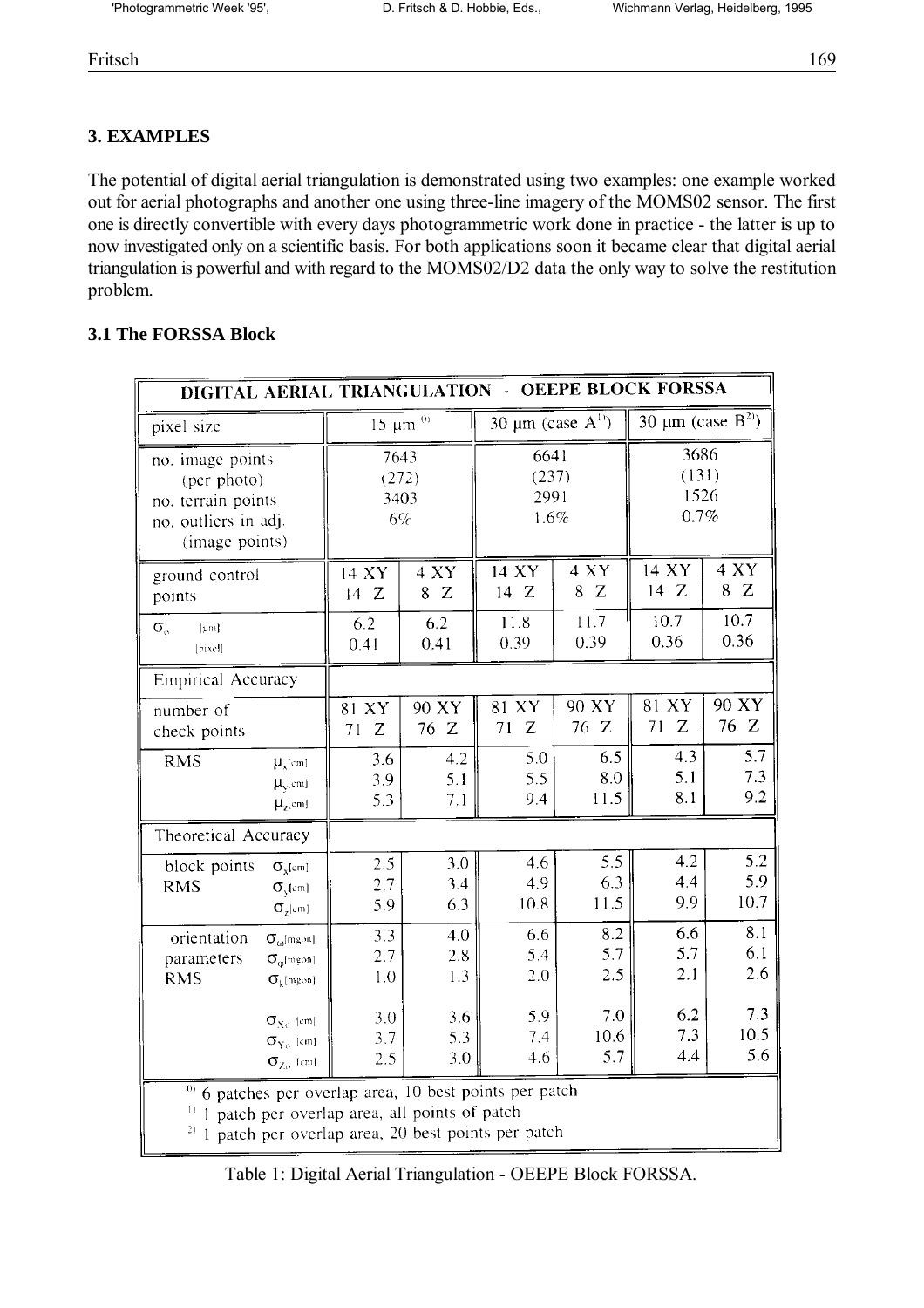The Institute of Photogrammetry, University of Stuttgart participated in the first comprehensive test on digital aerial triangulation announced by OEEPE under the supervision of the Finnish Geodetic Institute,Helsinki, Finland. The analogue images were scanned at the Landesvermessungsamt, Baden-Württemberg with the high resolution image scanner PS1 at a resolution level of 15um. Three runs were made with the automated point transfer and its corresponding graph theoretical approach developed by V. Tsingas. The results in table 1 are taken from F. Ackermann, V. Tsingas (1994). As indicated by table 1 the  $\sigma_0$  of the bundle block adjustment corresponds with 6.2mm resp. 0.41 pixel (the values at the highest resolution) to the same level as reached by manual measurements of image coordinates. Using a more precise matching technique, for instance to start at the feature points an intensity based matching these results can be considerably improved. The main point at this stage is not the accuracy itself but the savings in time effort. The results above have been derived on a Silicon Graphics IRIS Indigo Workstation (MIPS 3000 processor, 33 MHz, 32 MB RAM), for which 5.3 min were predicted per image. (All in all 28 images were processed automatically). Recent repetition of the experiment on a Silicon Graphics Indigo2 Workstation (MIPS 4400, 200 MHz) resulted in an accelerating factor of at least four - this means about only 1min for an image.

#### **3.2 Automated point transfer of MOMS02/D2 images**

The processing of digital three-line imagery could not be done without any automatic point transfer opportunity. Therefore, a strategy has been developed taken into account the weak geometry of the three-line perspective. The kernel of the resulting software package consists of feature based matching of tie points identified by the Förstner operator in independent homologous image patches. The mismatches and good matches are found by an affine transformation - the strategy runs through an image pyramid of three levels. Altogether the algorithmic chain of the digital aerotriangulation can be described as follows:

- 1. Preparation of the image data (level 1): tiling, datum transform (if necessary)
- 2. Feature extraction in every of the three MOMS panchromatic channels
- 3. Preliminary pairwise matching using feature similarity in every homologous image pair (image patch)
- 4. Detection and elimination of outliers using an affine transform
- 5. Determination of multiple matches using a graph-theoretical model
- 6. Bundle block adjustment (using an extended functional model)

The software package developed at the Institute of Photogrammetry, University of Stuttgart, needs for the automatic measurement of the image coordinates in all three panchromatic channels simultaneously about 6ms (on a Silicon Graphics Indigo2, R4000/200 MHz). In order to have an overview on the number of points to be transferred, it is referred here to the scene 75b/17 (Australia), for which more than 70.000 tie points were transferred. A manual measurement is therefore impossible. The final accuracy reached by the bundle block adjustment amounts to 0.7 pixel using feature based matching a refinement of the matching process by intensity based matching could improve this figure to 0.3 pixel. Although these numbers are below the expectations, the high cartographic potential of the MOMS02 sensor could be proven.

### **4. CONCLUSIONS**

It was made clear that digital aerial triangulation is no longer a time-consuming photogrammetric production line, but a task which can totally be automated. The implementation on a digital photogrammetric workstation is not restricted using stereo - it should run on any powerful graphic